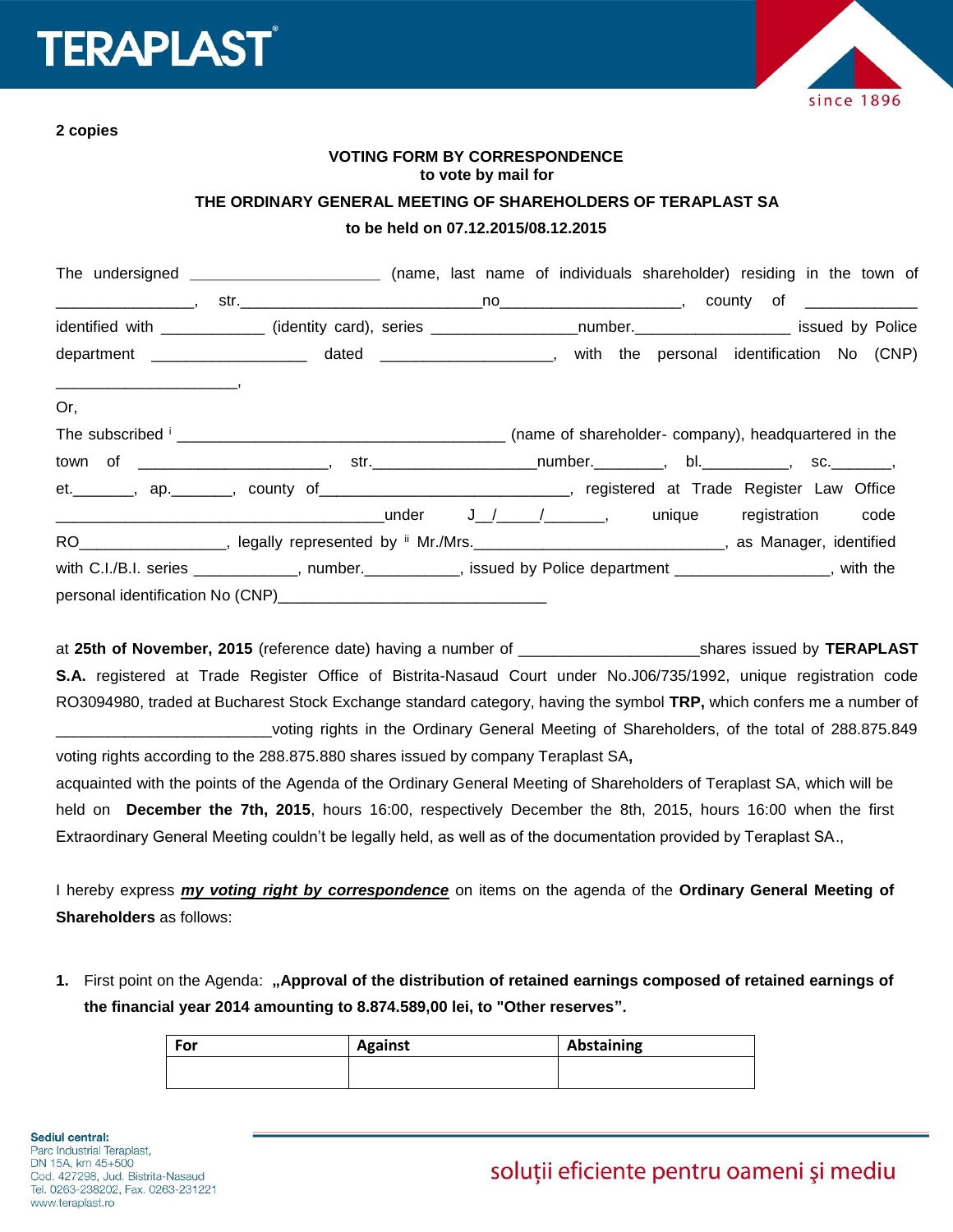2. Second point on the Agenda: **"Establishing the registration date which serves to identify the shareholders who will be affected by the decisions adopted by the Ordinary General Meeting of Shareholders. The date proposed by the Board of Administration is December the 23rd 2015":**

| For | <b>Against</b> | Abstaining |
|-----|----------------|------------|
|     |                |            |

3. Third point on the Agenda: **"Approval of the date of December the 22nd 2015 as "ex date", respectively the date previous to the registration date when the financial instruments, subject of the decision of the corporate bodies, are transacted without the rights resulting from such decision, pursuant to art. 2 letter f) of Regulation No. 6/2009 regarding the exercise of certain rights of the shareholders within the general assemblies of the trading companies, amended and completed by Regulation no. 13/2014 regarding the amendment and completion of certain regulations issued by the Security National Board (herein referred to as Regulation CNVM no. 6/2009)":**

| For | <b>Against</b> | Abstaining |
|-----|----------------|------------|
|     |                |            |
|     |                |            |

4. Fourth point on the Agenda: **"Mandating the Chairman of the Board of Directors to sign for and on behalf of all shareholders present at the assembly, the Decision of the Ordinary General Meeting of the Shareholders."**:

| For | <b>Against</b> | Abstaining |
|-----|----------------|------------|
|     |                |            |

5. Fifth point on the Agenda: **"Mandating the legal adviser, Mrs. Diana Pavel, identified by ID series X.B. nr. 285285, issued by the Police Department of Bistrita on 07.10.2009, to accomplish all formalities regarding registration of the Decision of the Ordinary General Meeting of the Shareholders at the Trade Register of Bistrita-Nasaud Law Court and to publish such decision in the Official Gazette of Romania, Part IV"**.

| For | <b>Against</b> | Abstaining |  |  |
|-----|----------------|------------|--|--|
|     |                |            |  |  |
|     |                |            |  |  |

**I hereby attach a copy of valid identification ii/ registration certificate copy iii**

**Note: Please tick the "X" in the appropriate box vote**. **The other cells shall not be completed with any sign,**